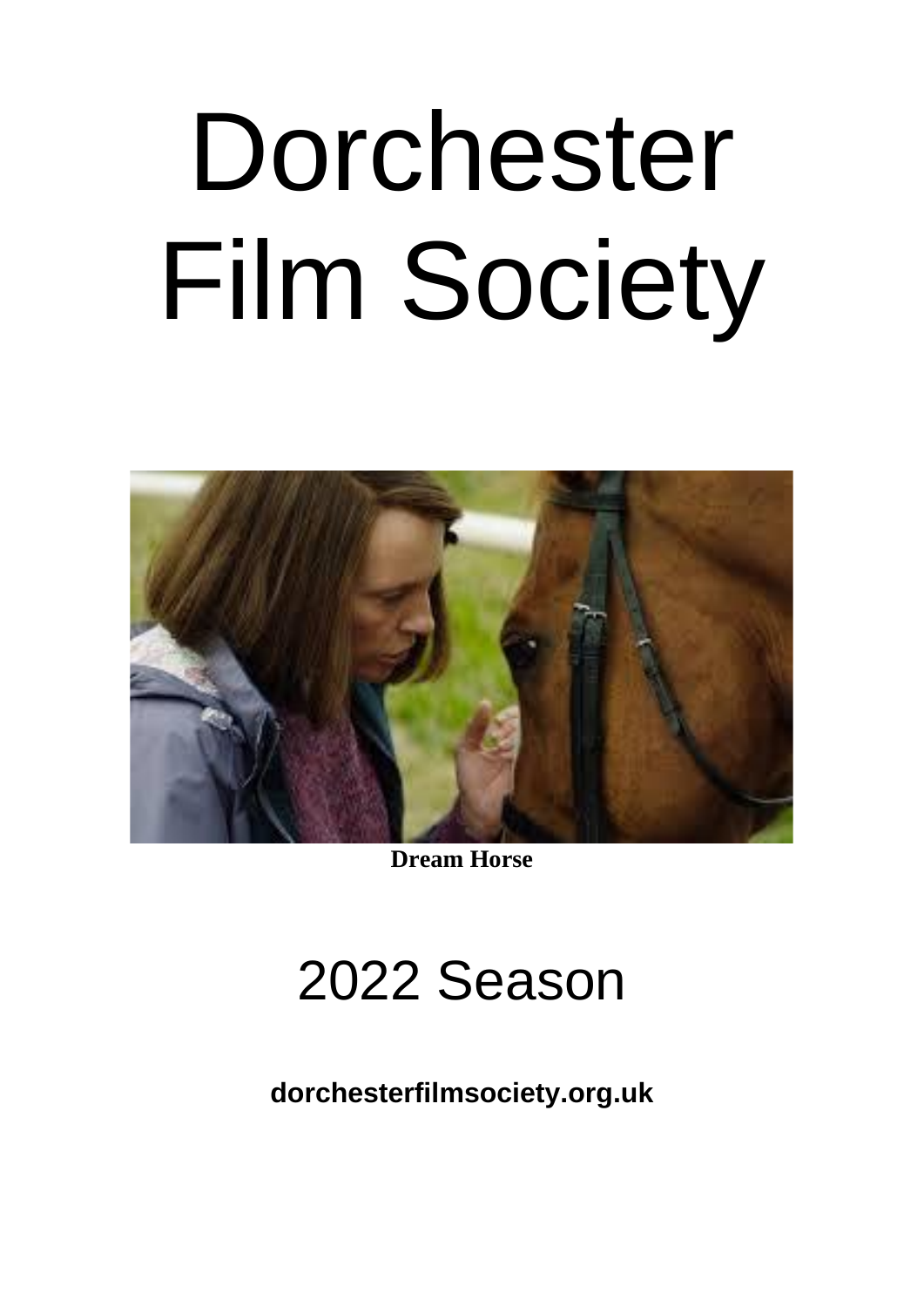#### **All Screenings are at The Corn Exchange, Dorchester and start promptly at 7.30**

**Monday 24th January 2022 DREAM HORSE** Biography, Comedy, Drama Dir. Euros Lyn UK 2020 113 mins

Based on a true story of an unlikely racehorse bred by small town bartender, Jan Vokes. With very little money and no experience, she convinces her impoverished neighbours to chip in their meagre earnings to help raise the horse to compete with the racing elites. Somewhat schmaltzy, but an enjoyable, upbeat film with which to kick off the New Year as the horse. Dream Alliance, becomes a beacon of hope for the struggling Welsh community.



**Monday 31st January I NEVER CRY** Drama Dir. Piotr Domalewski Poland/Eire

in Polish & English 2020 98 mins

Following the news that her estranged father, a migrant worker in Dublin, has died in a work incident, 17-year-old spiky and headstrong Ola embarks on a lone voyage from Poland to Ireland to retrieve his body and – more importantly - to find out if he had saved the money for the car, he had promised to buy her. During her odyssey, Ola slowly discovers who her father was. A sad and engaging film that ends with an especially moving emotional rupture.





97 mins

A beautiful though heart-breaking film with superb performances from Anthony Hopkins and Olivia Coleman. The film puts the viewer inside Anthony's mind, and we experience the disorientation and confusion that he experiences during the incremental deterioration in his condition. It is made even more poignant when Anthony occasionally lights up with flashes of his old self. The Father is a film about grief and what it is to love and grieve for someone with Dementia who is still alive.

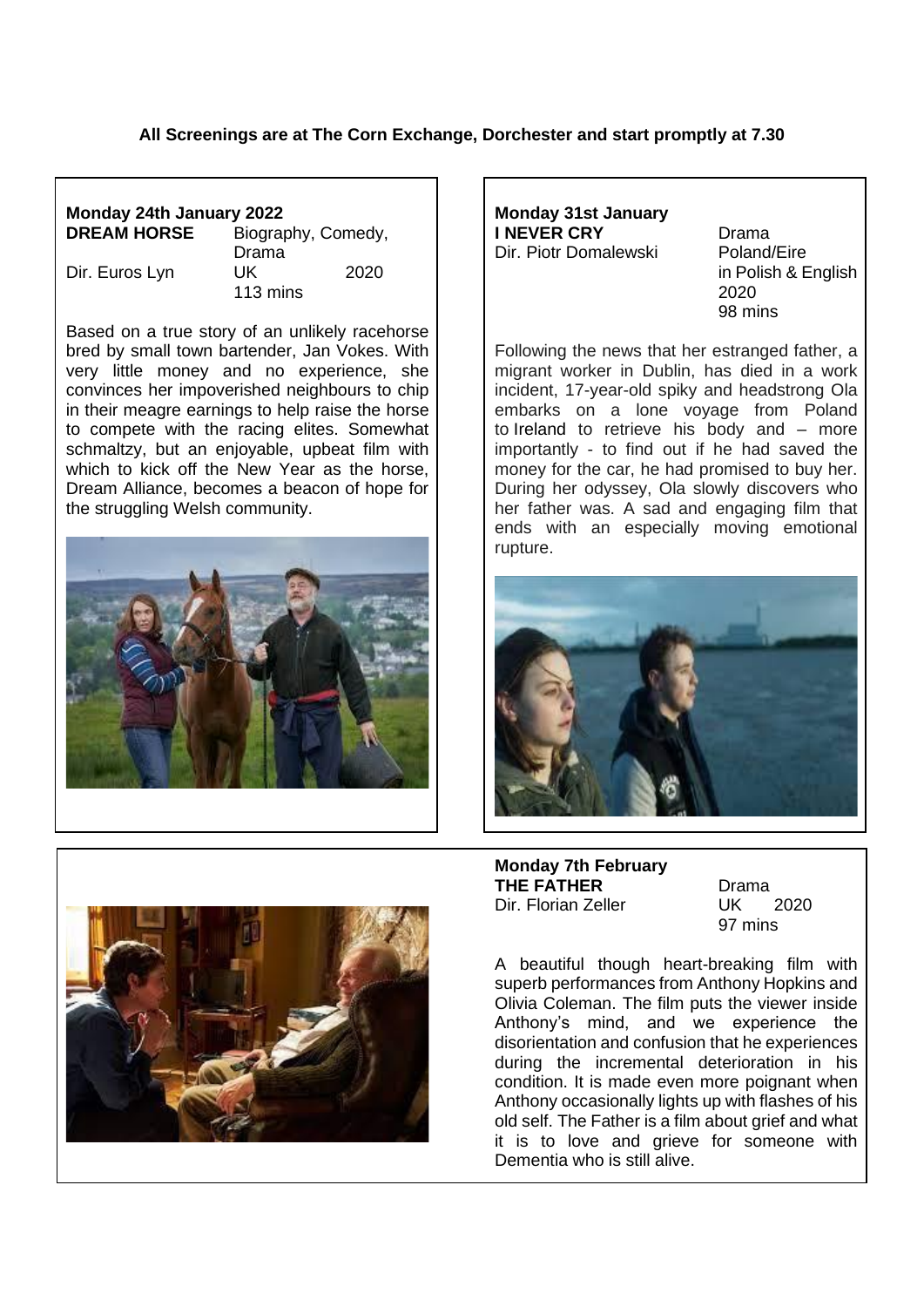### **Monday 21st February**

Dir. Lee Isaac Chung USA in English

**MINARI** Drama 2021 & Korean 115 mins

Minari follows a Korean American family's move to a tiny Arkansas farm in search of their own American Dream. The title of the film refers to the tenacious, edible plant that is seen taking root and flourishing by a shady creek. "It's a poetic plant," the director has said, not least because it "will grow very strongly in its second season, after it has died and come back". Inspired by his own family history, this theme of death and rebirth and what roots us runs throughout Chung's drama,



**Monday 28th February FIRST COW** Drama, Western Dir. Kelly Reichardt USA 2019

124 mins

A beautifully realised frontier drama that slowly and quietly moves through the dark and unexplored forests and along the riverbanks of the Pacific Northwest. This is a land of plenty and of opportunity – here for the taking for those who want it - where fur traders and British and American settlers clash over precious resources, none more so than the region's very first cow. A patient and absorbing parable about environmentalism, American destiny, the need for human connection and the value of friendship, especially male friendship.



#### **Monday 21st March AFTER LOVE** Drama<br>Dir. Aleem Khan UK Dir. Aleem Khan UK 2020

89 mins

Usually known for her comedic work and character roles, Joanna Scanlon's performance as a woman discovering her late husband's secrets after his unexpected death is a quietly devastating revelation as she grapples to come to terms with the shift in her understanding of the past and the uncertainties of her future. A rare gem of a film; After Love is a tender, delicate and insightful drama about tenuous connections across cultural and physical barriers.



**Monday 4th April & AGM HONEYLAND** Documentary Dirs.Tamara Koteyska, Ljubomir Stefanov Macedonia 2019

87 mins

An immersive environmental documentary about one of Europe's last wild beekeepers - a woman in her mid-50's who harvests honey sustainably the traditional way Shot over a 3-year period in an abandoned village with no roads, electricity or running water in North Macedonia, the beekeeper, Hatidze, looks after her ailing mother and collects the honey with the philosophy that she will only take half and leave the other half for the bees. When some new neighbours move in the inevitable conflict with them transforms the film into a parable about exploiting natural resources.